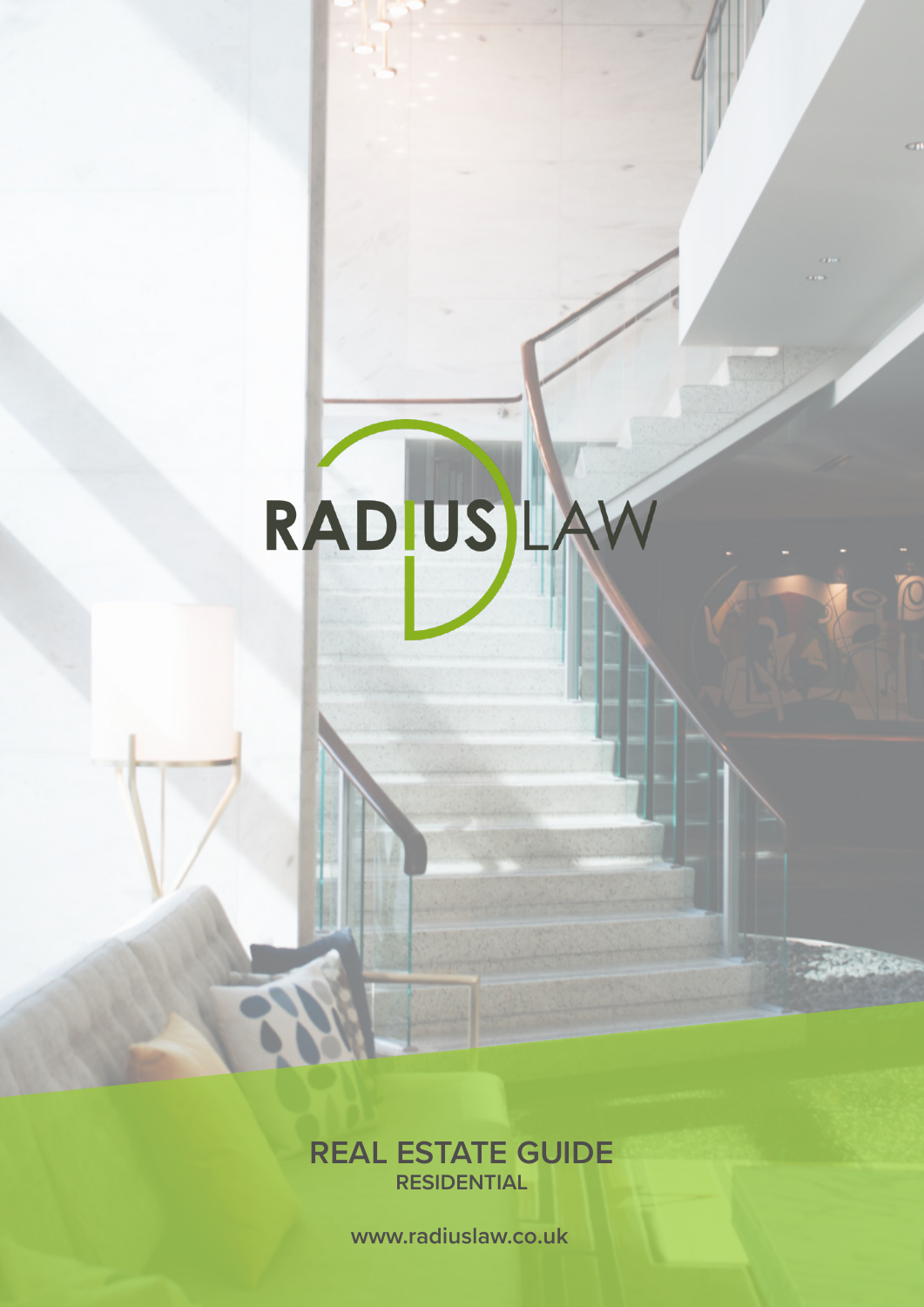

#### **RESIDENTIAL REAL ESTATE**

Our Real Estate team look after all aspects of residential real estate.

#### We advise on:

- high value freehold and leasehold sales and purchases;
- developments;
- leasehold enfranchisement;
- lease extensions; and
- lending and finance matters.

#### **STANDING OUT FROM THE CROWD - RADIUS LAW DIFFERENCE**

We're here to do more than just complete your property transaction. Our experienced team will carefully consider your matter to identify opportunities that may not have been explored. If value can be added with the input of other professionals then rest assured, we'll know where to go and providing you with access to our professional network is just part of our service.

Of course, our services will always be delivered in the Radius way – making the complex simple.

Here's a few examples of how we have helped our clients reap benefits that otherwise would have been lost:

#### **Example 1**

Whilst acting for the Buyers of a large residence in a rural setting, we decided to pay the site a visit ourselves. During this visit we identified that the property included two self-contained flats which had previously been used as holiday lets – providing our clients with potential stamp duty relief. We connected our clients with an expert tax adviser who was able to confirm our advice and provide a saving to our clients of more than £20,000.

#### **Example 2**

Whilst acting for a developer purchasing a commercial property, we identified that the property was the sole asset of a limited company. On our advice our client restructured the deal to buy the share capital of the company, rather than only the property. This resulted in a substantial stamp duty saving and due to the apportioning of equity and debt, our client was also able to benefit from existing losses and expenses within the company structure.

#### **Example 3**

Whilst acting for a seller of a building located in a semi-rural area, we were presented with a bit of a challenge! The property had a complicated history involving several uses over the years, but none of which conclusively proved its use as a residential dwelling. With this knowledge, the building appeared to be unsellable or at least worth a pitiful price. Reaching out to our network of planning professionals, we were able to identify the need to build a robust case of established use as a residential dwelling for our client. This enabled the property to be sold at full market value.

#### **Example 4**

A lady approached our team having been let down by 3 previous solicitors dealing with her case. Despite having been granted life tenancy of her home, our client was being harassed by the freeholders of her house who wanted her to vacate. She wished to buy a property of her own. We discovered that the property was held in the name of a particular company that had been struck off at Companies House. With no legal owner, the property was passed to the crown as an ownerless property (otherwise known as Bona Vacantia). This meant that the property could be sold to the life tenant at a heavily reduced price.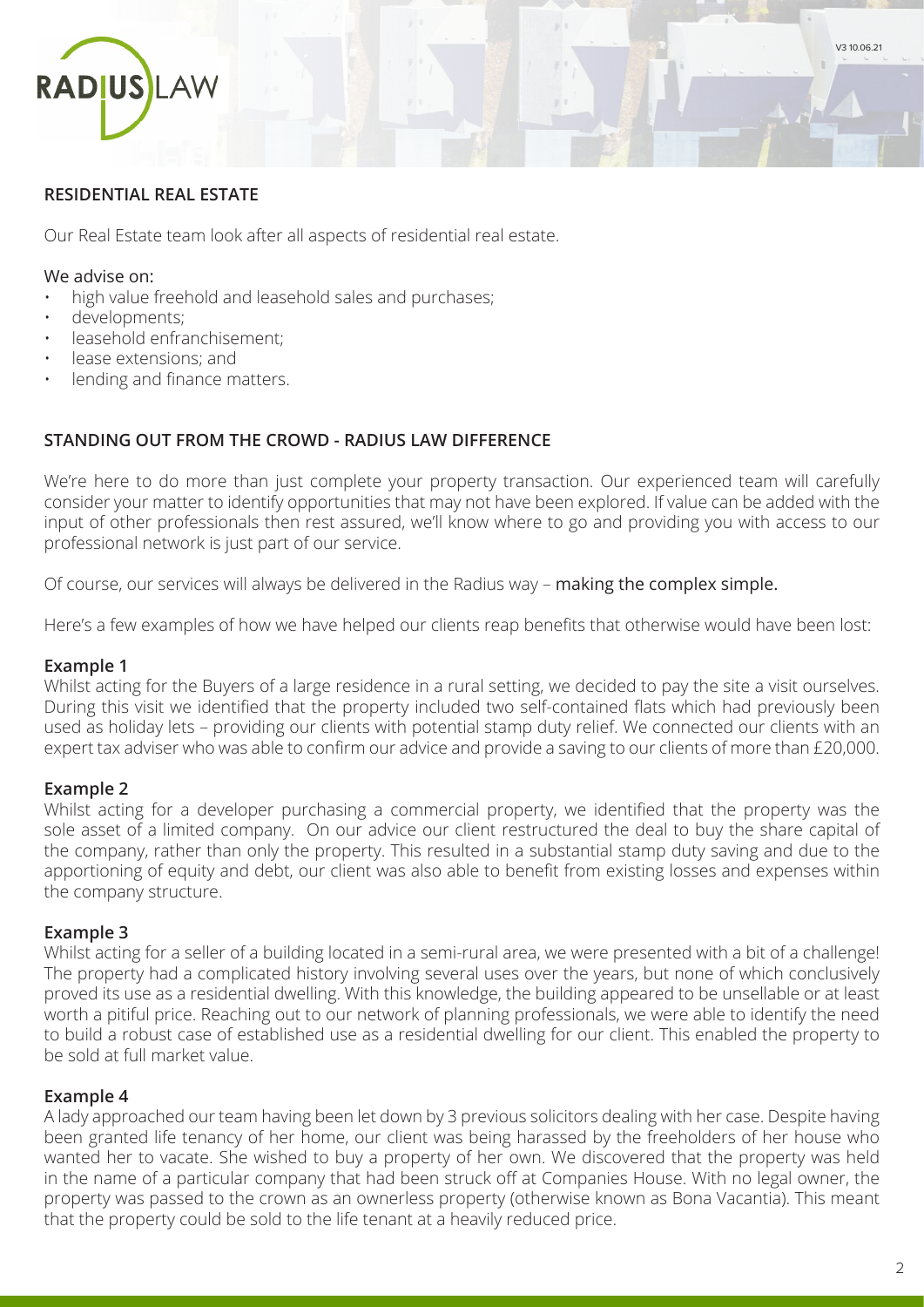

#### **WHAT OUR CLIENTS SAY**

# "

*Our long-standing relationship has enabled us to complete transactions on time with minimum fuss. The Real Estate team at Radius are resourceful, smart and personable. We value their advice and support on all our real estate work.*

> Charlie Richardson Pelham Associates

V3 10.06.21

"

*Radius Law have acted for us on two commercial property lease contracts and a finance agreement. We have always found the firm to be extremely responsive and professional in their dealings with us, providing excellent advice and recommendations that have led us to being in a strong position for negotiation and outcome. As our business as a branding, digital and creative agency continues to grow, I have every confidence that Radius Law will support us on our onward journey.*

> Adam Selwyn Founder & Director - Creative Clinic

"

*We instructed John Yalden at Radius for our residential conveyancing and found the firm and the team to be efficient, commercial and extremely approachable. It was a real pleasure to deal with them and John's commercial approach and deep experience finished up making us a significant tax saving. We would certainly recommend working with this team for a smooth, hassle-free and value-for-money conveyancing experience.*

> Amanda Woods Chief Investment Officer - Amber Infrastructure Ltd

66

*I have been lucky to have worked with some amazing Lawyers all over the world to help with our Real Estate related transactions, and never have we come across a Solicitor as smart, capable , and as easy to work with as John. Over the past few years John has worked on many Real Estate transactions for us bringing critical thinking to each case. Quite often transactions have involved scenarios where John has had to "think outside the box" to deliver a deal resulting in the Company saving significant sums. I would recommend John and his team to anyone requiring excellent work, and unparalleled professionalism he is a pleasure to work with and we look forward to working with him for many more years to come.*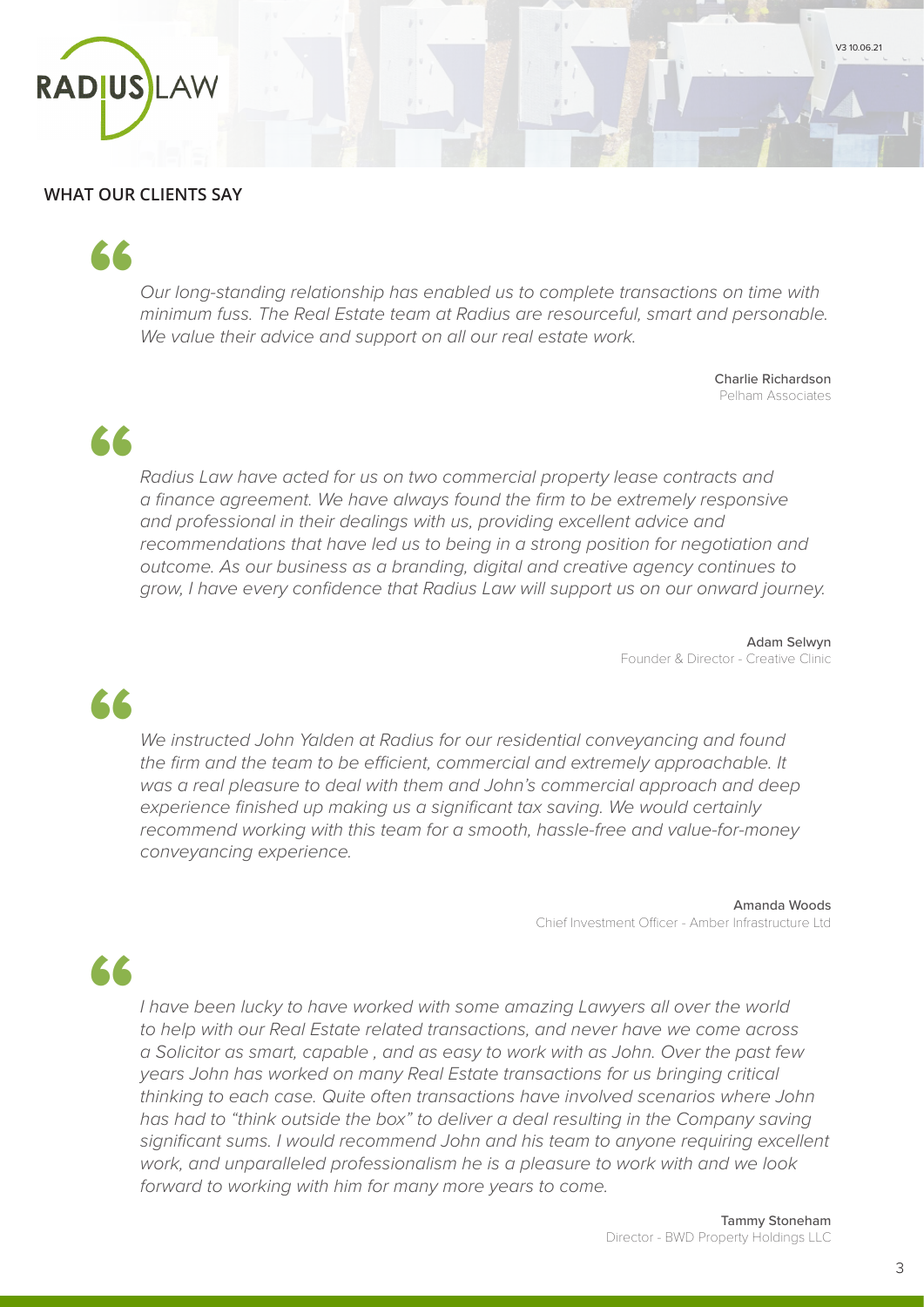

# **SENSIBLE AND CERTAIN COSTS**

Another Radius commitment is to provide sensible and certain costs. The following page provides our fee tariff. No nonsense – just simple fixed fees, removing the worry of escalating costs.

# **Purchases and Sales**

|                          |        | <b>Our Fees</b>       |       |                      |                      |  |
|--------------------------|--------|-----------------------|-------|----------------------|----------------------|--|
| <b>Value of Property</b> |        | <b>VAT excl Price</b> |       | <b>VAT</b>           | <b>VAT inc Price</b> |  |
| £0 to £750,000           | £      | 1,500                 | – £   | 300<br>$-\mathsf{f}$ | 1,800                |  |
| £750,001 to £1,000,000   | £      | 1,800                 | $-$ f | 360 £                | 2,160                |  |
| £1,000,001 to £1,500,000 | £      | 2,300                 | – £   | 460 £                | 2,760                |  |
| £1,500,001 to £2,000,000 | f      | 2,800                 | $-$ f | 560 £                | 3,360                |  |
| £2,000,001+              | From £ | 3,500 £               |       | 700<br>- F           | 4,200                |  |

**Note:** in the case of Leasehold sales and purchases a supplemental fee of £600 (inclusive of VAT) will be charged for reading the lease dealing with supplemental leasehold enquiries and attending to additional leasehold management requirements.

#### Re-mortgages

|                          |          | Our Fees |                       |   |            |              |                      |
|--------------------------|----------|----------|-----------------------|---|------------|--------------|----------------------|
| <b>Value of Property</b> |          |          | <b>VAT excl Price</b> |   | <b>VAT</b> |              | <b>VAT inc Price</b> |
| £0-£500,000              |          | £        | 700 £                 |   | 140 £      |              | 840                  |
| £500,001 to £750,000     |          | £        | 900 £                 |   | 180 £      |              | 1,080                |
| £750,001 to £1,000,000   |          | £        | $1,250$ £             |   | $250$ £    |              | 1,500                |
| £1,000,001 to £1,500,000 |          | £        | $1,500$ £             |   | 300 £      |              | 1,800                |
| £1,500,001 to £2,000,000 |          | £        | $1,750$ £             |   | 350 £      |              | 2,100                |
| £2,000,001+              | From $E$ |          | 2,000                 | E | 400        | $\mathsf{f}$ | 2,400                |
|                          |          |          |                       |   |            |              |                      |

**Note:** in the case of Leasehold remortgages a supplemental fee of £300 will be charged for reading the lease and attending to the additional leasehold management requirements.

V4 16.03.22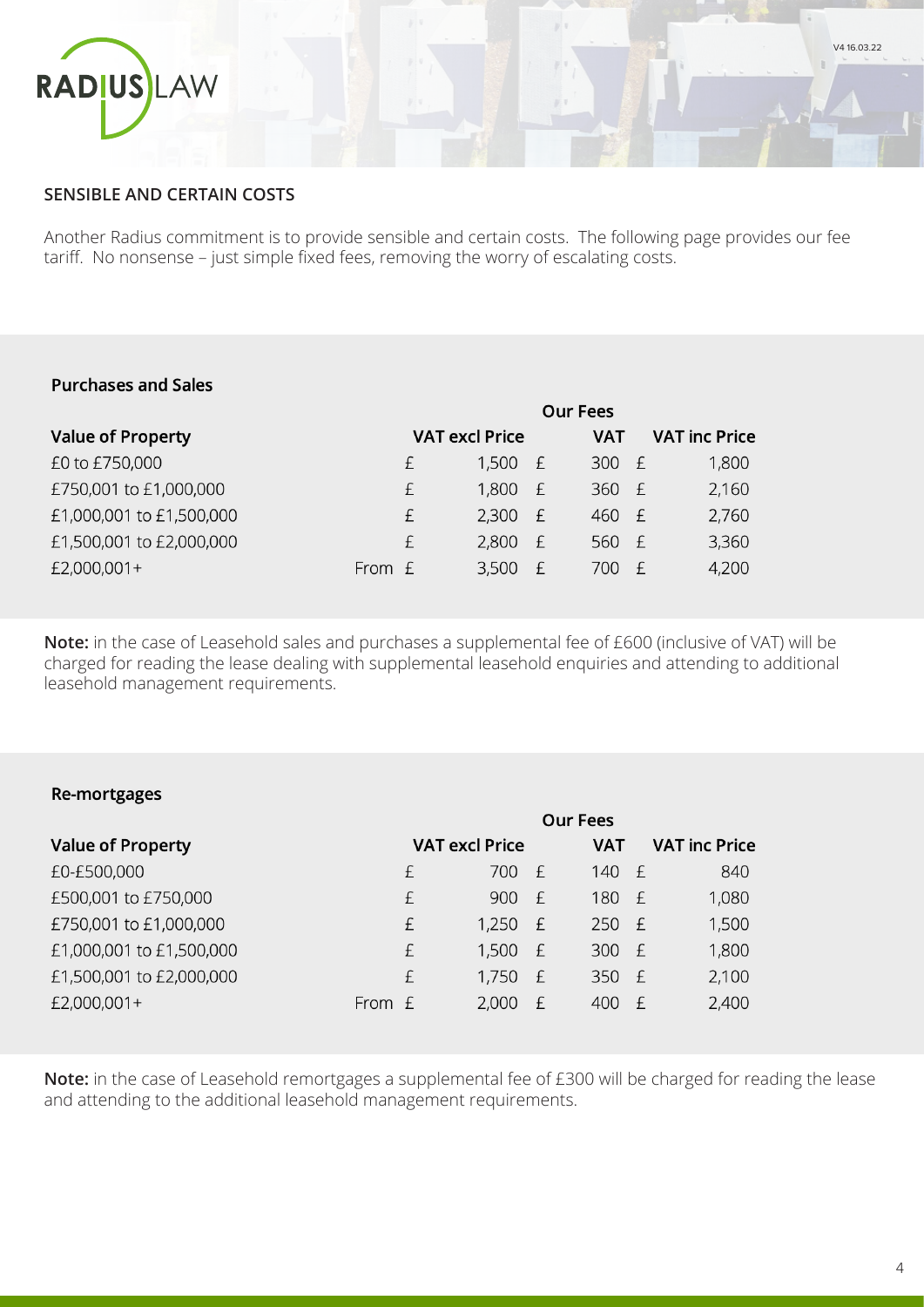

#### **DISBURSEMENTS**

Disbursements are costs related to your matter that are payable to third parties (e.g. Land Registry fees). As part of a transaction, Radius will handle payment of the disbursements on your behalf.

In Leasehold property transactions the terms of the lease will dictate any disbursements that may be payable at completion such as a fee for giving notice to the Landlord of a change in ownership or lender.

For guidance we set out a typical list of commonly encountered disbursements below. We will update you on the specific fees upon receipt and review of the lease from the seller's solicitors.

| Freehold/Leasehold Purchase                                                        | <b>Fees</b>                    | <b>Freehold/Leasehold Sales</b>                                                      | <b>Fees</b>                 |
|------------------------------------------------------------------------------------|--------------------------------|--------------------------------------------------------------------------------------|-----------------------------|
| Land Registry Fee.<br>Land Registry Searches<br>Search Fees<br>Stamp Duty Land Tax | £ see Note 2<br>$£8-12$        | Land Registry Official Copy Entries                                                  | £24                         |
|                                                                                    | £510 (inc VAT)<br>£ see Note 1 | Remortgage                                                                           | <b>Fees</b>                 |
|                                                                                    |                                | Land Registry Official Copy Entries<br>Land Registry Searches<br>Land Registry Fees. | f 24<br>£16<br>£ see Note 2 |

#### **Additional Leasehold Disbursements**

Notice of Transfer fee – this fee, if chargeable, is set out in the lease or in any Leaseholder management pack provided by the freeholder/managing agent.

Notice of Charge fee (if the property is to be mortgaged) – this fee is set out in the lease or in any Leaseholder management pack provided by the freeholder/managing agent

Deed of Covenant fee – this fee is provided by the management company for the property and can be difficult to estimate. Often it is between £180-£360 inc VAT.

Certificate of Compliance fee (if required under the terms of the lease). This will be confirmed by the freeholder/managing agent, typically this can range between £180-£300 inc VAT.

You should also be aware that ground rent and service charge are likely to apply throughout your ownership of a Leasehold property. We will confirm the ground rent and the anticipated service charge as soon as we receive this information.

On a Leasehold Sale, a Management Pack is required from the Freeholder or Managing Agents whose fees may range from £300 to £540 inc VAT.

# **Note 1: Stamp Duty Land Tax**

This depends on the purchase price of your property. You can calculate the amount you will need to pay by using HMRC's website https://www. tax.service. gov.uk/calculate-stamp-duty-land-tax/#/ intro or if the property is located in Wales by using the Welsh Revenue Authority's website https://gov.wales/landtransaction-tax-calculator

**Note 2: Land Registry Fees** are calculated on a government scale a figure will be provided once the approximate value and type of the transaction are known these are calculated from the Land Registry website https://landregistry.data.gov.uk/feescalculator.html

**Note 3: Referral Fees.** If you have been referred to us by an Estate Agent or other introducer of work, we will advise you of this and confirm to you in writing the financial arrangement we have with the introducer. Please be advised however that you will not be responsible for any referral fee payable as this is an overhead of the firm and paid by us.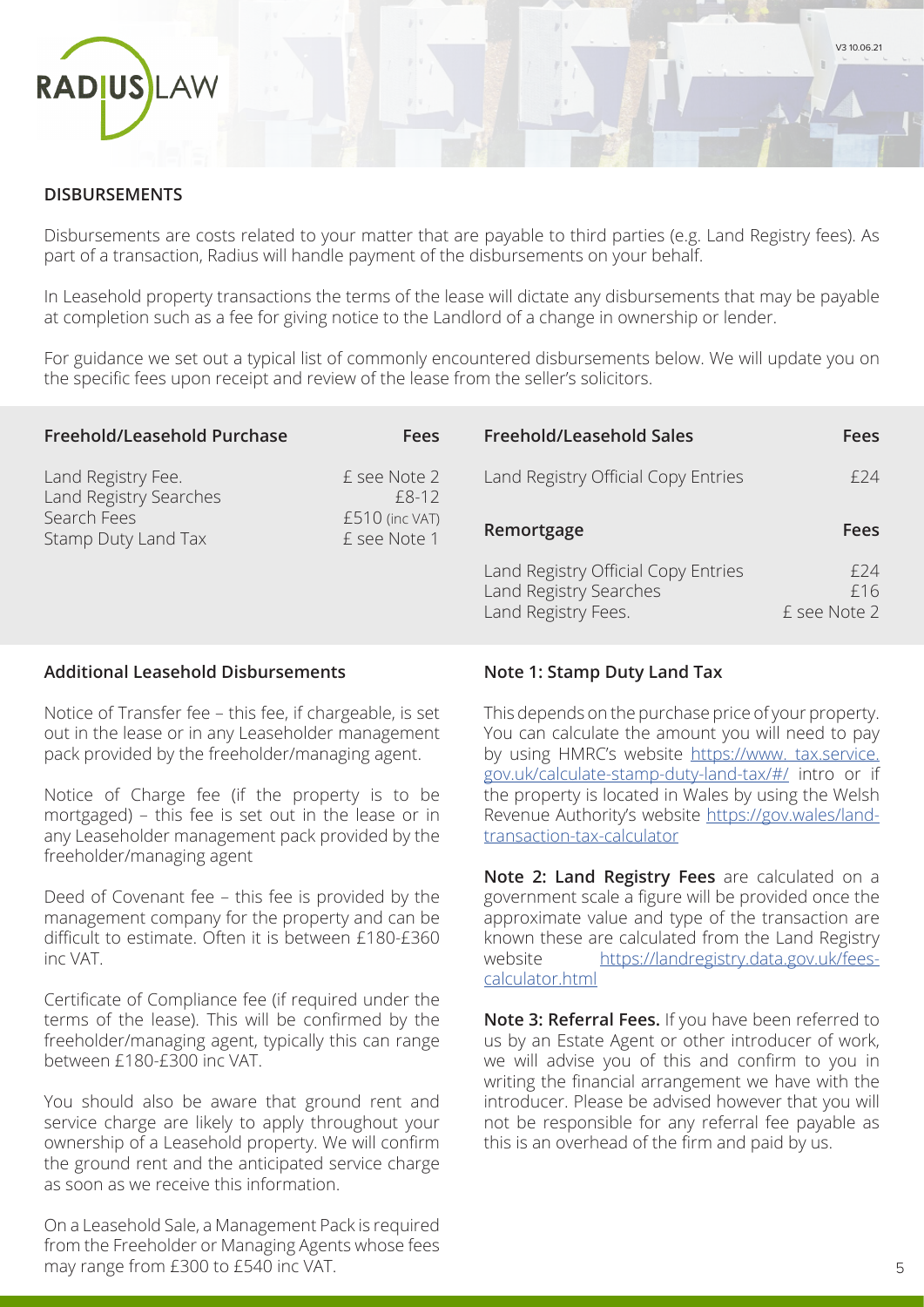

#### **How long will a Sale or Purchase typically take?**

How long it will take from your offer being accepted until you can move into your house will depend on a number of factors. The average process takes between 6-12 weeks. It can be quicker or slower, depending on the number of parties in the chain.

For example, if you are a first time buyer, purchasing a new build property with a mortgage it could take 6-10 weeks or longer as completion is on notice (the developer will serve a notice giving a set period of time within which you must complete). However, if you are buying a leasehold property that requires an extension of the lease, this can take significantly longer, between 8-20 weeks. If we are instructed to handle the lease extension element of a transaction additional charges will apply.

In relation to a sale, the same criteria will apply. If there is a cash buyer then the sale may proceed quickly. Whereas if, for example, there is a long chain or a mortgage, the transaction may take significantly longer.

#### **How long will a re-mortgage typically take?**

In relation to a Freehold re-mortgage, this may take up to 4 weeks. If a Leasehold re-mortgage, then 4-8 weeks where a Leasehold Management Pack is required.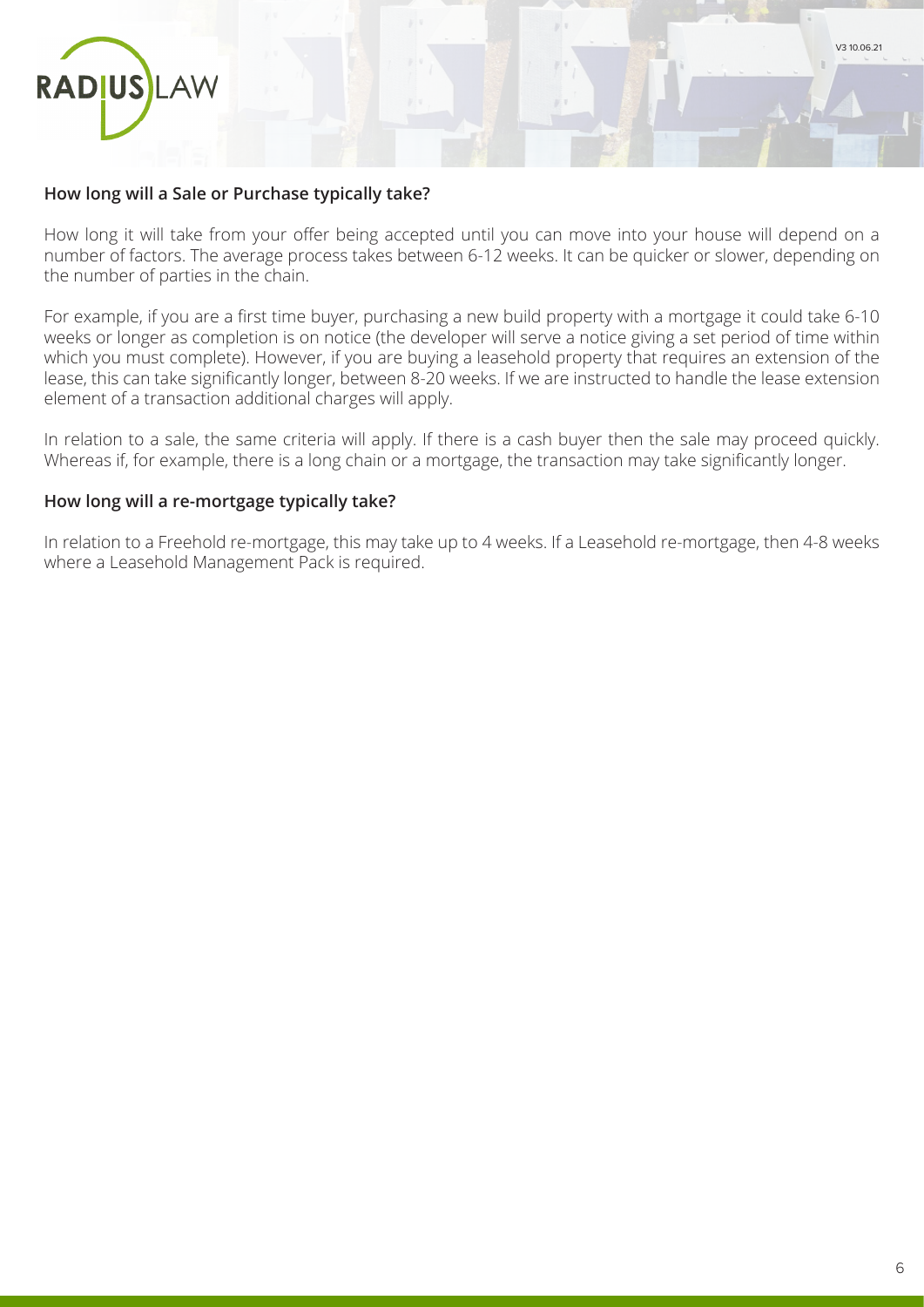

# **SCOPES OF WORK, EXCLUSIONS, AND ASSUMPTIONS**

As part of engaging with you we will provide you with our terms of engagement including the scope of works, exclusions and assumptions relevant to the type of property transaction.

Scopes of work for typical transactions can be seen here:

# **Residential Sale**

#### The work included is:

- Preparation of the sales pack for you which will include the drafting the contract of sale and form of transfer deed and assisting with collating replies to standard form property enquiries (including as applicable enquiries of the landlord), and also reviewing and obtaining an Official Copy of the title Register and Title Plans from the Land Registry in respect of the freehold and where applicable leasehold titles and a copy of the registered lease.
- If you are selling a Leasehold Property depending on the provisions in your lease, a licence to assign and/ or other conditions may be required by the landlord and/or any management company in which case we will liaise with the relevant parties to ensure these are communicated and attended to by the relevant party.
- Dealing with enquiries raised by the buyer's solicitor prior to exchange of contracts.
- Exchanging contracts upon your authority to do so.
- Preparing a financial statement between exchange and completion detailing the net proceeds to sale due to you at completion.
- Completing.
- Attending to the Redemption of any secured charges and settlement of any agents' commission due, sending out deeds and documents to the Buyers Legal Representatives and accounting to you for the net proceeds of sale.

#### The work excluded is:

- Tax Advice;
- Financial advice;
- Insolvency advice; and
- Corporate advice.

#### The assumptions we have made are:

- that the matter is completed within  $5 8$  weeks.
- that we can deal with the matter remotely.
- that any replies to enquiries are completed by you.
- the matter is non-contentious, you and your Property is not subject to litigation preventing sale of the property.
- you or your company have full authority to sell the property.
- the property is not subject to any undisclosed third-party interest restricting sale.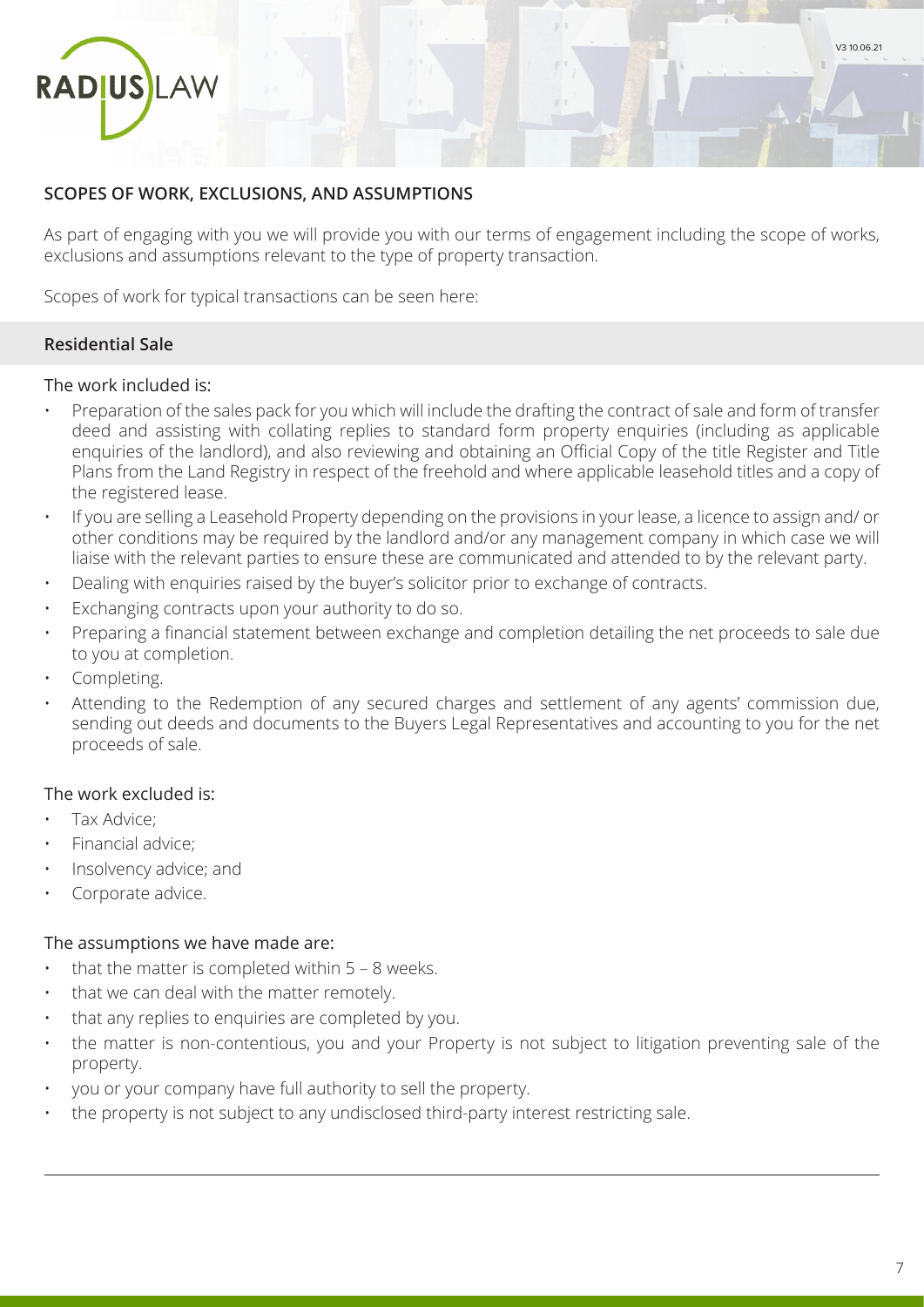

#### **Residential Purchase**

#### The work included is:

- Acting for you and your Lender where you are reliant on mortgage finance to purchase (assuming the Lender has not chosen to be separately represented).
- To receive in the contract pack from the seller's conveyancers, to review title, raise pre-contract searches and enquiries and to review the draft contact and ancillary documentation.
- Where the property is leasehold to review the terms of the lease and corresponding leasehold management information. To check and approve any license to transfer the lease or other deeds and procedures (including the transfer of any share in a management company).
- To review and report on mortgage terms and ensure all mortgage conditions have been met prior to exchange of contracts.
- To review and report on the contract, title to the property and all searches and enquiries and to send out the contractual documents for your signature including Contract, Mortgage Deed and ancillary documents such as any guarantees where you are buying through a company Transfer, form SDLT1 (and where leasehold any deed of covenant or licence required to transfer the lease).
- To carry out pre-exchange checks, to proceed with your authority to exchange contracts.
- Submission of a certificate of title to the lender requesting drawdown of funds to complete.
- Reporting to you with a financial statement of account detailing the balance due from you to complete.
- Carrying out pre-completion searches against your title and bankruptcy searches against all borrowers.
- Completing.
- Carrying our post completion requirements including submission of completed form SDLT1 to HMRC and paying the stamp duty due from funds received from you acting as your agent, registering your title and the lenders charge at the Land Registry and registering of the Lenders charge at Companies House (if you own the property a limited company), where leasehold, notification to the Landlord and/or any Management company as directed by terms of your Lease and providing the landlord or its solicitors with any executed deeds required.

#### The work excluded is:

- Tax Advice;
- Site Inspection;
- Financial advice;
- Planning advice;
- Construction advice;
- Insolvency advice; and
- Corporate advice.

#### The assumptions we have made are:

- that the matter is completed within 6-10 weeks.
- that we can deal with the matter remotely.
- the matter is non-contentious, and the Property being purchased is no subject to litigation preventing sale of the property.
- you or your company have full authority to purchase the property.
- there are no undisclosed third-party interests connected with the purchase.
- you or your company have full authority to sell the property.
- the property is not subject to any undisclosed third-party interest restricting sale.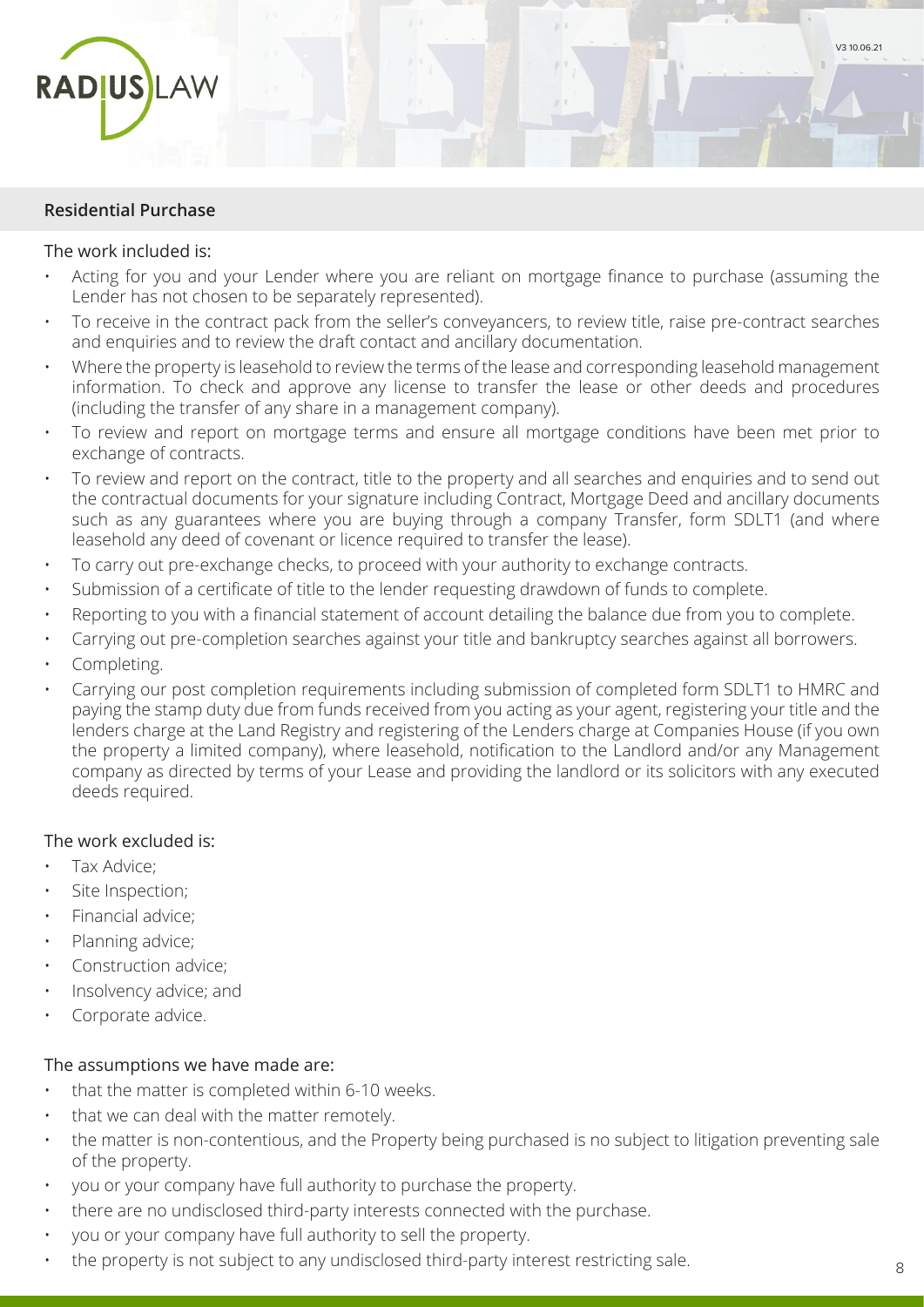

#### **Residential Re-Mortgage**

#### The work included is:

- Acting for you and your new Lender (where the Lender has not chosen to be separately represented) to:
- Obtain and review title documents. Review and report on Mortgage Terms and ensure all mortgage conditions have been met prior to drawdown including production of all documents, conducting any searches the lender requires (unless search indemnity is accepted by the Lender as an alternative) and reviewing and preparing security documentation for your signature including THE mortgage deed.
- Liaising with your existing lender to obtain a redemption statement, checking and reporting on the terms of redemption.
- Reporting to you with a financial statement of account detailing the balance due to or from you.
- Carrying out pre-completion searches against your title and bankruptcy searches against all borrowers.
- Submission of a certificate of title to the lender requesting drawdown of funds to complete.
- Carrying our post-completion requirements including registration of the new charge at Companies House (if you own the property a limited company),the Land Registry and where leasehold, notification to the Landlord and/or any Management company as directed by terms of your Lease.

# The work excluded is:

- Tax Advice;
- Property Inspection;
- Financial advice;
- Planning advice;
- Construction advice;
- Insolvency advice; and
- Corporate advice.

#### The assumptions we have made are:

- that the matter is completed within 4-6 weeks of instruction.
- that we can deal with the matter remotely.
- The matter is non-contentious, and the Property is not subject to litigation.
- you or your company have full authority to remortgage the property.
- the property is not subject to multiple charges or other financial incumbrances.
- there are no undisclosed third-party interests connected with the purchase.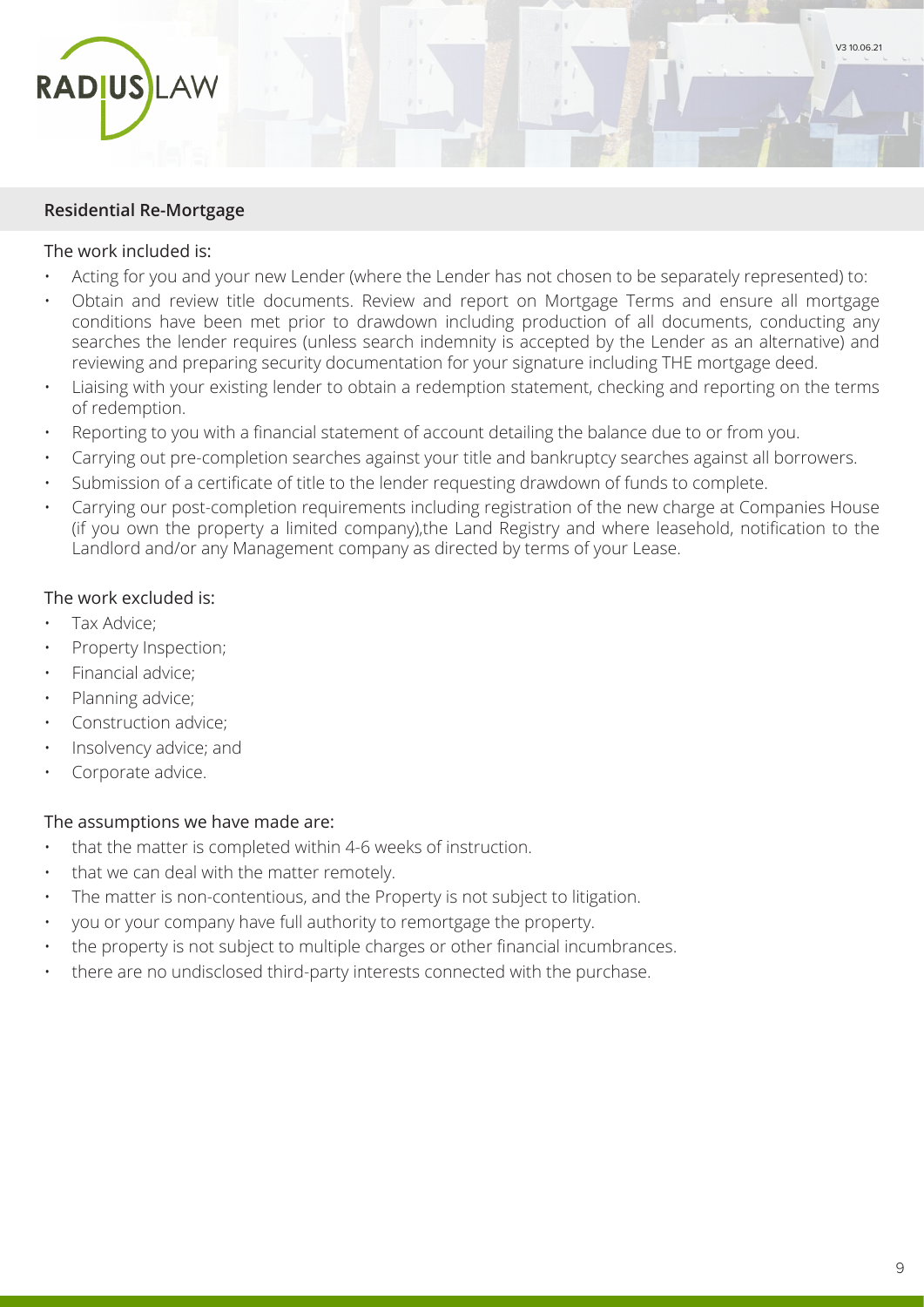

#### **Residential Transfer of Equity**

#### The work included is:

- Reviewing and obtaining Official Copy Register Entry and Title Plans from the Land Registry in respect of the freehold and/or leasehold titles and where applicable a copy of the registered lease.
- If you are Transferring a Leasehold Property depending on the provisions in your lease, a licence to assign and/or other conditions may be required by the landlord and/or any management company in which case we will liaise with the relevant parties to ensure any requirements are attended to prior to completion.
- Liaising with any mortgage lender or charge holder to obtain consent to the proposed transfer.
- Attending to the requirement of any existing lender or charge holder conditional upon consenting to Transfer.
- Reviewing any order or documents where the transfer is being undertaking pursuant to an order of the court or other settlement agreement.
- Drafting the Transfer and any ancillary documentation.
- Preparing any declaration of solvency and arranging any insolvency indemnity insurance required by any lender or charge holder.
- Where required preparation of form SDLT1.
- Preparing a cash statement setting out the sums due from/or to you at completion.
- Completing and attending to post-completion formalities as applicable including submission of form SDLT1 to HMRC payment of any stamp duty on your behalf from funds received at completion
- Registration of the transfer with the Land Registry.
- If leasehold notifying the landlord and or any managing agent of the transfer.
- Accounting to you for the net proceeds of transfer if there are funds due to you.

#### The work excluded is:

- Tax Advice;
- Financial advice;
- Insolvency advice;
- Corporate advice; and
- Family law advice.

#### The assumptions we have made are:

- that the matter is completed within  $5 8$  weeks.
- that we can deal with the matter remotely.
- that any replies to enquiries are completed by you.
- the matter is non-contentious, you and your Property is not subject to litigation preventing sale of the property.
- you or your company have full authority to sell the property.
- the property is not subject to any undisclosed third-party interest restricting sale.